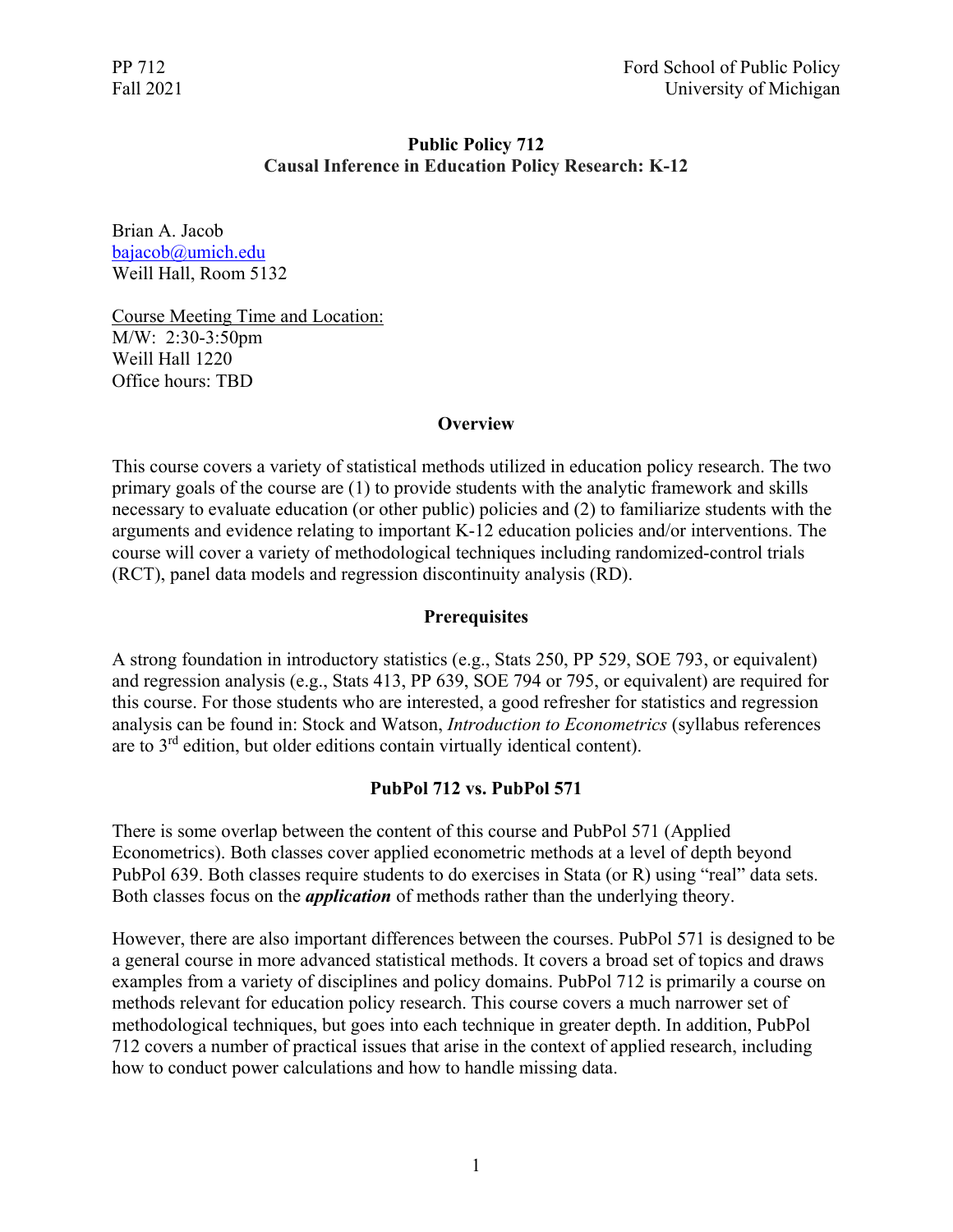Finally, PubPol 712 is designed to meet the requirements of the IES-funded pre-doctoral training grant at the University of Michigan. As such, the course will cover several topics that are not typically taught in this type of advanced methods course, including cost analysis, researchpractice partnerships, and the role of descriptive analysis in policy research.

Both PubPol 571 and PubPol 712 assume a strong foundation in basic probability and statistics as well as applied regression analysis. As a general rule, we recommend this course for students who received a grade of A- or better in prerequisite courses. Students with less preparation should expect this course to be very challenging.

## **Course Requirements and Grading**

General Class Participation (15%) – Students are expected to attend class regularly and to have read the assigned material prior to class. Because this is a discussion-based course, the quality of the class will depend on whether students are prepared to talk about the readings each week.

Problem Sets (30%) – There will be 3 required problem sets for this course (10% each), each of which will have students using real data to do empirical exercises in Stata. Students are encouraged to work in small groups (max size 3) on the assignments, though each student is required to write up and submit his or her own version of the solutions. Students must indicate the other students with whom they worked at the top of the problem set. Note: Neither Stata nor R will be formally taught as part of this course. I will provide students with general guidance, including a variety of online materials to help them learn the commands necessary to complete the assignments, and will be available to answer questions in office hours. However, students should expect to do some learning of statistical programming languages on their own.

Online quizzes  $(15%)$  – There will be 3 short (roughly 30 minutes each) "open note" online quizzes for this course. These quizzes will test basic understanding of course material. Students typically will be given a 24-48 hour window of time to complete the quiz, which they will either complete on CANVAS or complete by hand and then upload to CANVAS.

## Take-Home Final (40%)

The take-home will be distributed on the last day of class (Wednesday, December  $8<sup>th</sup>$ ) and will be due by 5pm on Wednesday, December 15<sup>th</sup>. The exam will resemble problem sets in that students will be provided datasets and will be asked to conduct analyses and interpret the results. On the final exam, however, students will not be told what statistical techniques to use, nor will they be given an existing paper to replicate. Rather, the exam will pose a causal education policy question and ask students to use whatever methods they deem appropriate to find the answer. Students will be required to discuss the method they chose, including any necessary assumptions and/or limitations of the method. They will write code to apply their chosen method, and create tables/figures to display the results. They will then briefly describe their findings, paying careful attention to discussing how one should (and should not) interpret the results, noting limitations and caveats as necessary.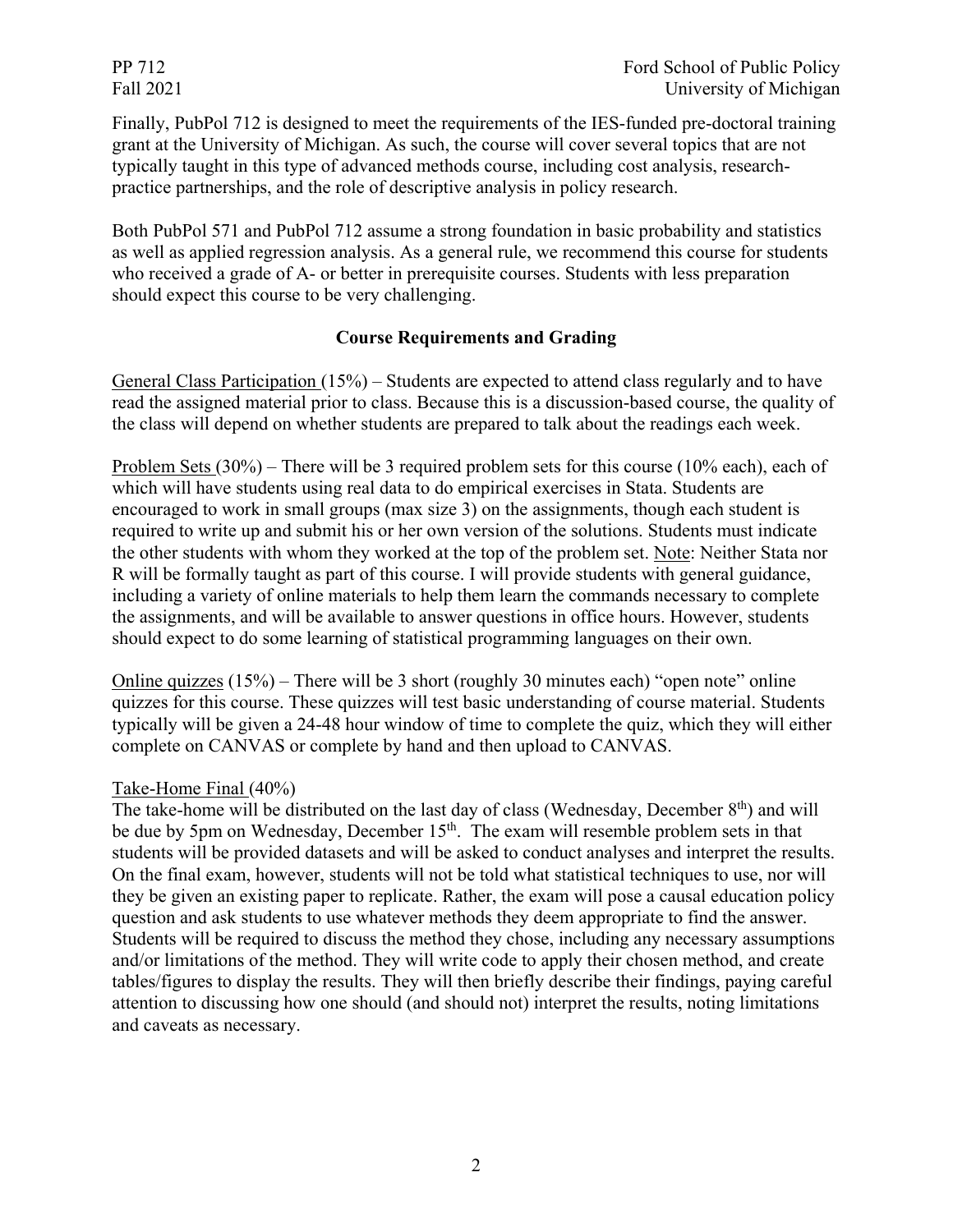Research Project Proposal (only required for IES pre-doctoral fellows)

Over the course of the year (encompassing both PubPol 712 and 713), students in the IES predoc training program are required to start an independent research project. This project can be the same project as the student is pursuing for other requirements of their program (e.g., the  $3<sup>rd</sup>$ year paper that is required of students in the Economics PhD program). In 712, pre-doc students will produce a research project proposal, and start taking steps to begin the project. I will provide students more details during 1-on-1 meetings.

# **Course Materials**

Book chapters and journal articles, all of which will be available through CANVASS.

## **Readings**

There is no course packet. All articles are available online or on the CANVAS site. Assignments will be listed under the relevant lecture at least a week in advance. I typically provide links and/or PDFs but students are ultimately responsible for obtaining the readings. If a link is broken or a file corrupted, however, students need to find the article themselves.

The course will draw largely on this textbook, which students can access for free on the UM library.

• Murnane, R., & Willett, J. (2010). Methods matter: improving causal inference in educational and social science research. New York, NY: Oxford University Press, USA.

We will also reference several other textbooks, which are available online or we will put on Canvas.

- Imbens, Guido W. & Donald B. Rubin (2015). Causal Inference for Statistics, Social, and Biomedical Sciences: An Introduction. Cambridge University Press: New York, NY.
- Morgan, Stephen L. and Christopher Winship (2014). *Counterfactuals and Causal Inference*. Cambridge University Press.
- Stock and Watson, *Introduction to Econometrics*, Third Edition. (This is the textbook used in PubPol 639, and may be a good resource for students who want a refresher on some of this material.)
- Angrist, Joshua and Jorn-Steffen Pischke. *Mostly Harmless Econometrics*. (MHE)
- Angrist and Pischke. *Mastering 'Metrics* (an undergraduate version of MHE).

Please make sure to bring the readings to class, as we will reference them. As for reading strategy, for the more technical papers a good strategy is to read the abstract, intro, results,